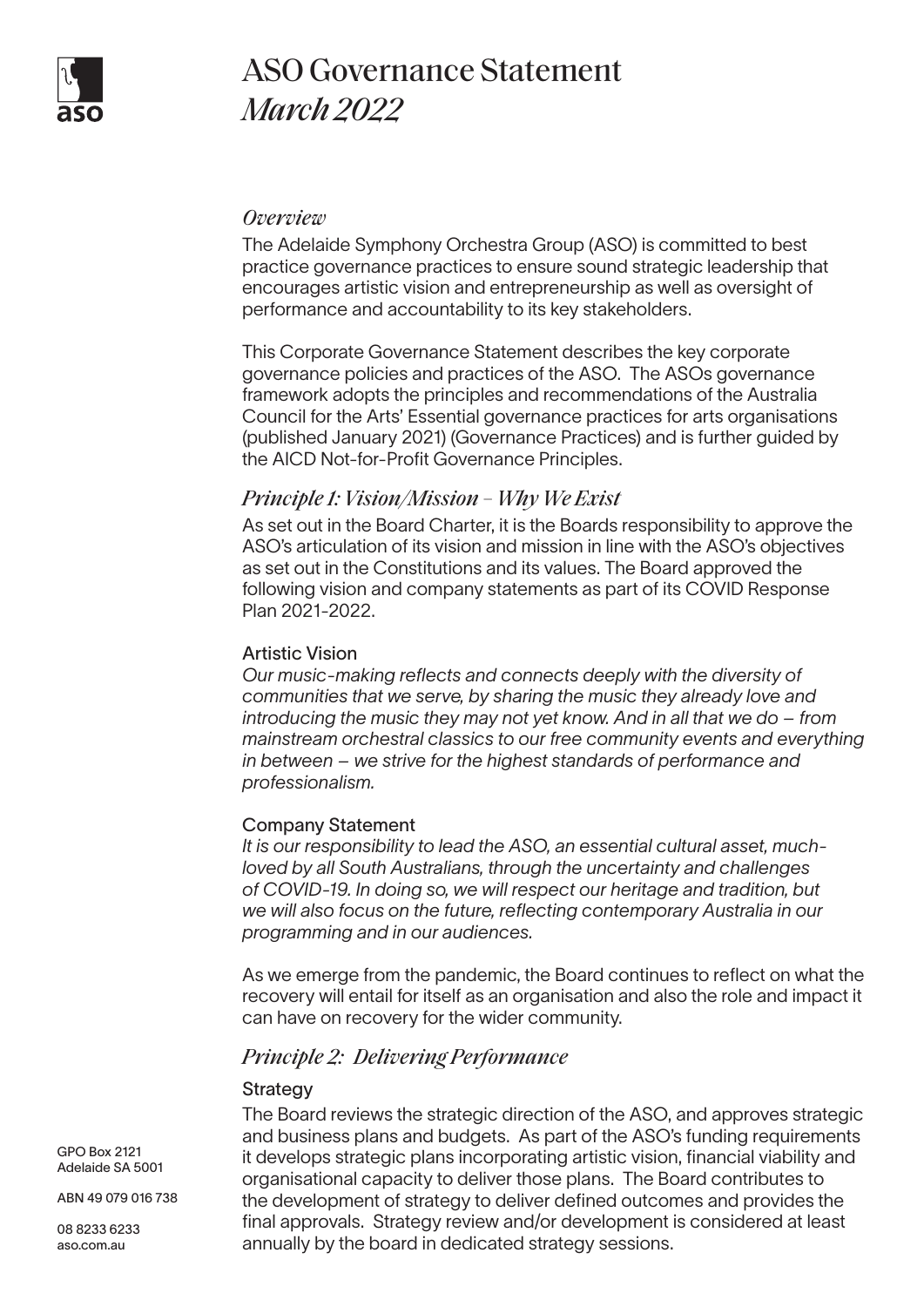

#### Roles and Responsibilities

The Board is guided by the ASO's objectives which are set out in the Constitutions and by the ASO's values and ways of working.

The Board's role is to govern and act in the best interests of the ASO as a whole, to represent and serve the interests of its stakeholders by overseeing and appraising the ASO's strategies, policies and performance, and to challenge and hold management accountable, where appropriate. A formal Board Charter is in place setting out the roles and responsibility of the Board. The Board has also established two committees. The Finance, Audit and Risk Committee (FARC) and the Governance Committee.

The FARC's role is to oversee the integrity and adequacy of the ASO's accounting and financial reporting systems, policies and processes, review and recommend to the Board the ASO's annual budget, financial statements and disclosures, monitor significant financial and non-financial risks and oversee the ASO's internal and external audit program and risk management framework.

The Governance Committee's role is to assist and advise the Board in fulfilling its duties and responsibilities regarding the oversight and adequacy of ASO's governance framework, composition of the board, succession planning, and the performance and effectiveness of the Board and Managing Director.

The Managing Director is responsible for implementing strategy, and the day-to-day management and operations of the ASO and, with the support of senior management, reports to the Board on the exercise of their delegated authority.

#### Board skills and composition

The Board recognises that having a diverse range of different skills, backgrounds and experience among its directors is important for robust decision-making and the effective governance of the ASO. An assessment of the optimum mix of these skills takes place against the skills matrix developed by the Board and reviewed periodically to ensure that the skills and experience are appropriate for the strategic objectives outlined by the Board.

# *Principle 3: Support Systems and Processes*

## Monitor and review

The ASO's Board's annual agenda is set at the start of each financial year and includes meetings to approve budgets, strategic plans, artistic programming as well as other matters required to be considered by the Board and its committees in accordance with the ASO's delegation of authority thresholds. Senior managers provide regular updates to the Board on the activities and operations under their responsibility in person, by written report and through the Managing Director.

## Reward fairly and responsibly

The Board is responsible for appointment and removal of the Managing Director. Remuneration and other benefits for the Managing Director and senior management are set out in their contracts of employment. Board members contribute their time, skills and expertise on a voluntary basis and as such do not receive remuneration from the ASO.

GPO Box 2121 Adelaide SA 5001

ABN 49 079 016 738

08 8233 6233 aso.com.au